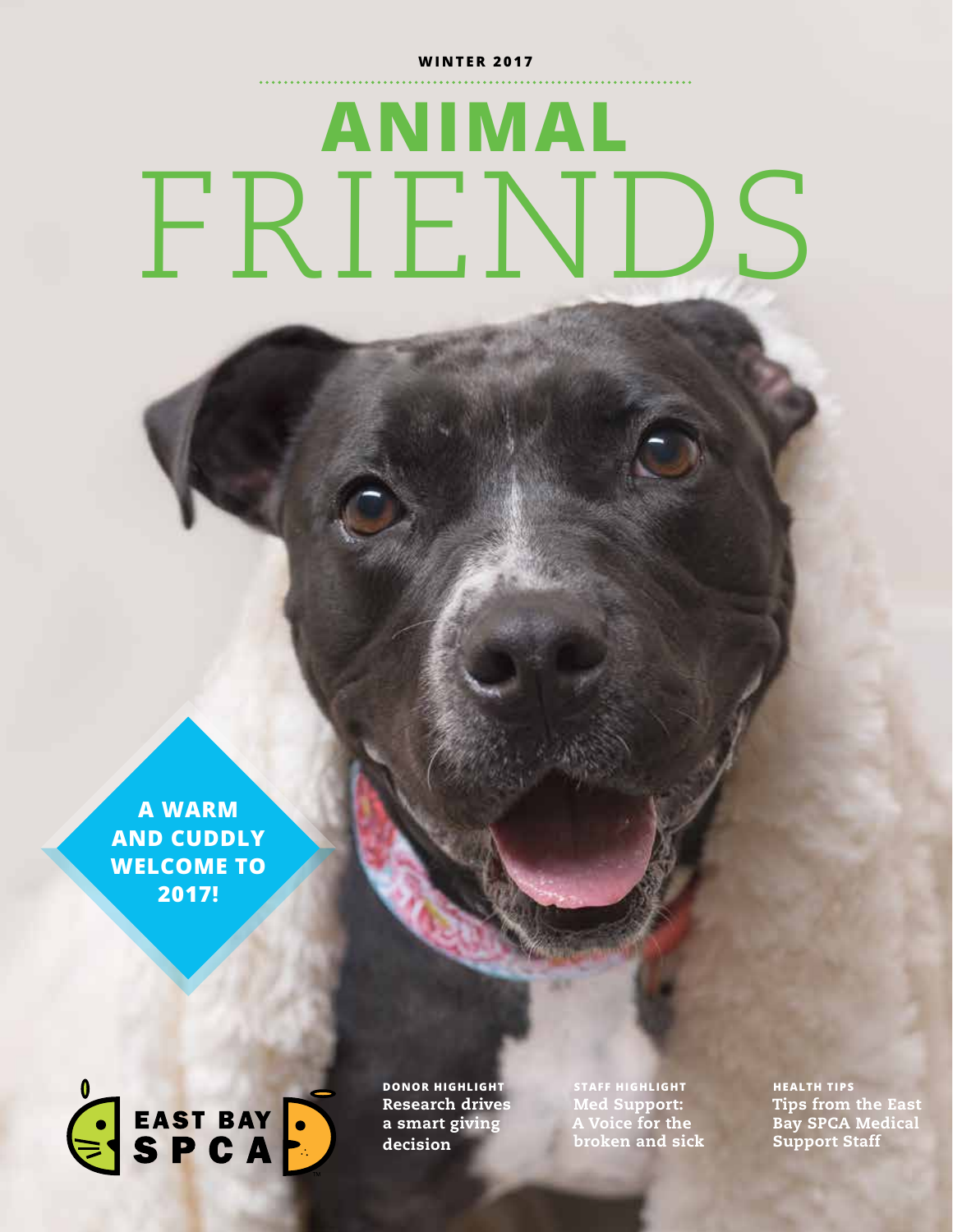

#### **MESSAGE FROM PRESIDENT AND CEO ALLISON LINDQUIST**

**WINTER BLEW IN THIS YEAR WITH DRENCHING STORMS** that ended our long drought. Our dream is to end the stream of homeless dogs and cats in the East Bay but we're not there yet. In 2016, thanks to our generous supporters, a record-breaking 3,417 dogs and cats were adopted out of the East Bay SPCA. That's 20% more animals than 2015 and huge growth in the last five years. Thanks to our donors, we've been able to meet that demand with expanded quarters, upgraded systems and increasingly talented staff.

During their stays, many of those animals needed medical and behavioral care. Our expanded facility doubled the size of what we call our "holding area." On a recent tour with a donor, a member of the medical support team passed us in the hall with a carefully loaded tray of medications. The donor commented that our holding area looks just like a "Rehabilitation Center" for humans. We found that to be an interesting comparison. Just like humans, visiting animals gain back their health and build good habits with food, shelter, medication, enrichment activities and consults with a team of experts.

For that donor and most visitors, our facility is unlike anything they've ever seen before. It's larger than anything else in the region in scale and skill sets of the staff. We've made a commitment that no animal who comes through our doors will be euthanized for time or space. That means we'll spend the time it takes to help every incoming animal with treatable, medical or behavioral issues. Of course for some that takes longer than others.

We're proud of the work that we do to get these animals to the adoption floor. Proud of the white boards all over the shelter that track each animal's needs and progress from intake to adoption. Proud of the high numbers of adoptions despite a growing percentage of animals with high medical or behavior needs. Supporters like you helped us fund the streamlined systems, professional staff and expanded quarters to help this seemingly endless flow of animals get to loving forever homes.

We hope this newsletter conveys that pride and our dedication to serving these animals 365 days a year for the next 143 years and more.



Sincerely,<br>Allison C. Lindquist

**ALLISON C. LINDQUIST President and CEO East Bay SPCA**

#### **BOARD OF DIRECTORS**

**Stacey Wells**  *Board Chair*

- **Carolyn Belloni**
- **Mark Cratsenburg**
- **Lynne Dujmovich**
- **Denise Garner**
- **Monica Winghart**

**Sandi Wright** 

#### **MANAGEMENT**

**Allison Lindquist** *President and CEO*

**Tracie Cota** *Vice President Veterinary Services*

**Barbara Dryg** *Vice President of Finance*

**Grace Reddy** *Vice President of Development* 

**Michele Setter** *Vice President of Operations*

#### **LOCATIONS**

**Oakland Adoption Center and Theodore B. Travers Family Veterinary Clinic**  8323 Baldwin Street Oakland, CA 94621 510.569.0702

**Oakland Spay & Neuter Surgery Center** 410 Hegenberger Road Oakland, CA 94621 510.639.7387

**Dublin Adoption Center and Spay & Neuter Surgery Center** 4651 Gleason Drive Dublin, CA 94568 925.479.9670

#### **OUR MISSION**

**THE EAST BAY SPCA** is committed to the welfare of cats and dogs in the communities we serve. We strive to eliminate animal cruelty, neglect and overpopulation by providing programs and education that support people and companion animals.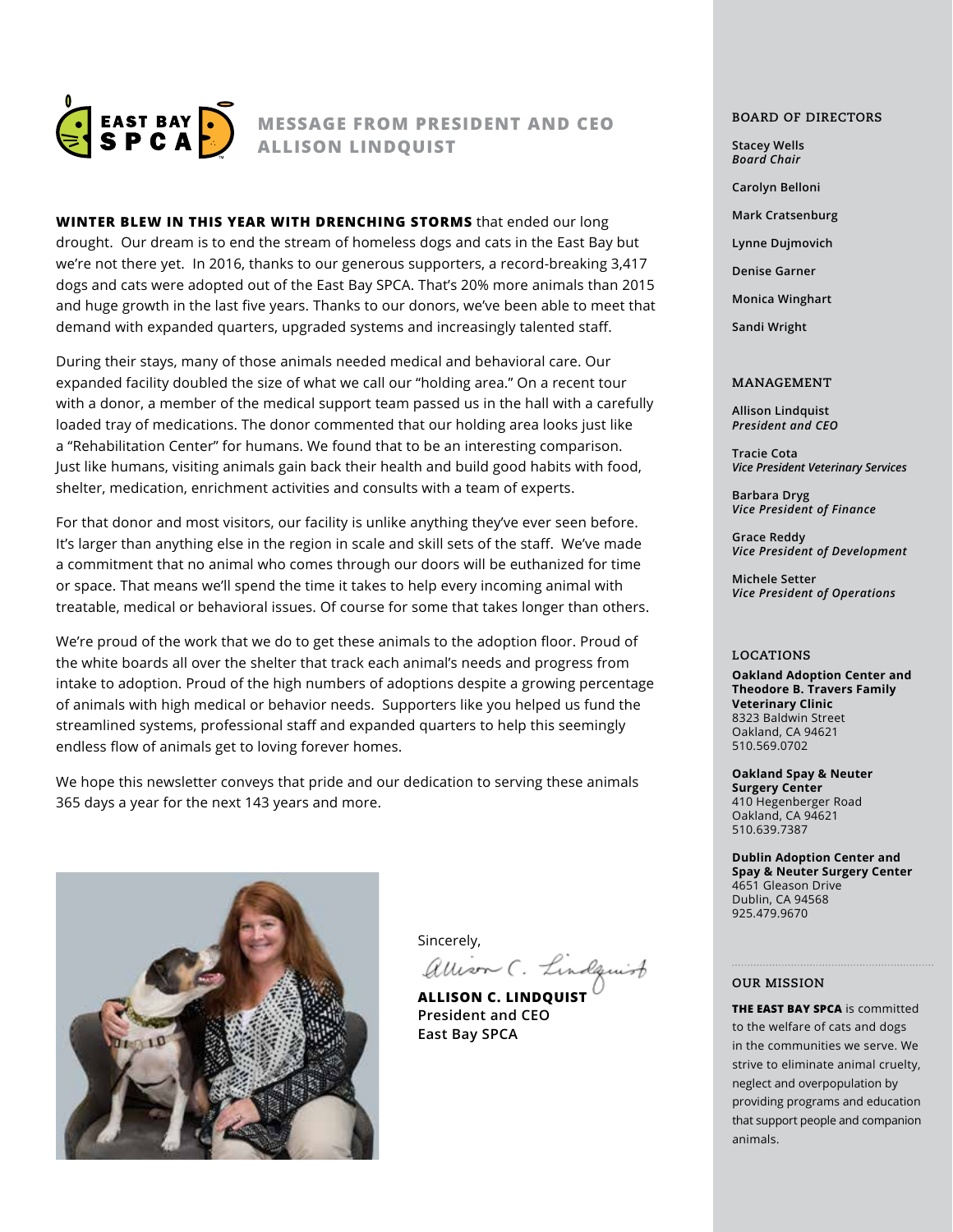**DONOR**

# **RESEARCH DRIVES A SMART GIVING DECISION**



 *Cheryl Resh with kitten, Wool*

It was their work at University of California, Berkeley that brought Vincent and Cheryl Resh together and their work that led them to establish an endowed fund for spay and neuter at the East Bay SPCA.

Dr. Vincent Resh is a professor at UC Berkeley, and his wife Cheryl directed the university's financial aid office. They met at work, got married and Dr. Resh's research on water-borne disease and water quality monitoring sent them all over the world.



*Irma - adopted from the East Bay SPCA in 1980* 

For 30 years, they visited UC Berkeley's biological field station on the island of Moorea just north of Tahiti. On visits over the years, they watched the island become overpopulated with unwanted dogs and cats.

"Without spay and neuter available, Moorea became overrun with imported dogs and cats who had a huge impact on local birds," said Cheryl Resh.

**"I've always given to animal causes and we wanted to go local in our giving. Spay and neuter just makes sense to us."** 

Mrs. Resh said her office managed the scholarship endowment funds for students and she saw what a difference endowments made for students.

"Small gifts increased over time and many donors gave additional funds as they saw how their gifts were administered and how the students were positively affected," she said. "We set up the Vincent and Cheryl Resh Fund because we wanted to make a difference locally with an endowment that could grow over time and be in place for an easy transition if we passed."

"We have adopted our cats Irma and Mimi from the East Bay SPCA and made annual gifts as well. We have been pleased with how our endowment and donations have been utilized."



*Mimi - adopted in 2001 from the East Bay SPCA*

**Contact Grace Reddy at greddy@eastbayspca.org or 510-746-5111 if you have questions about establishing such a fund yourself.**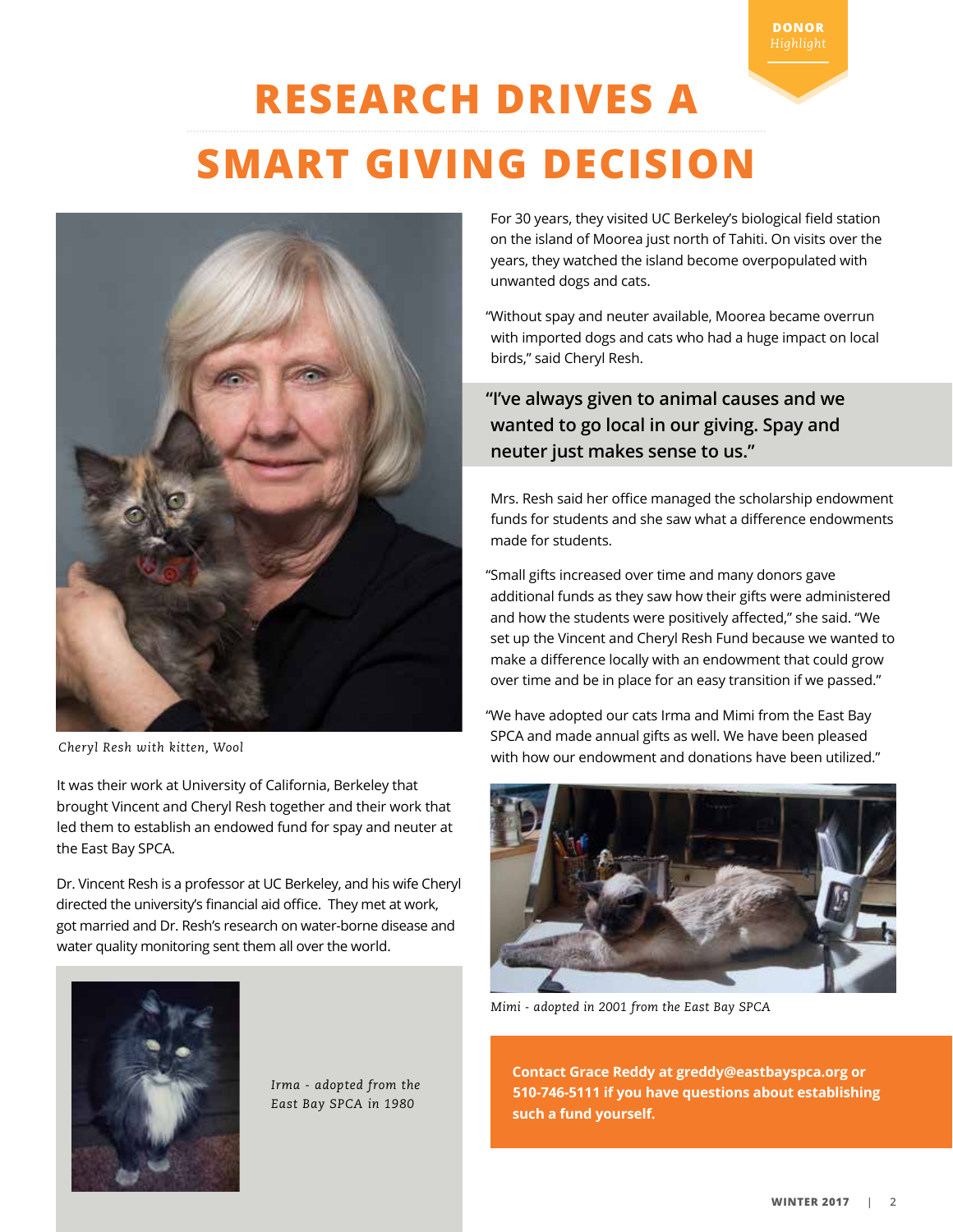# A VOICE **FOR THE BROKEN AND SICK**



**When you're sick, you go to the doctor. You explain that your stomach hurts or you have an earache. Whatever the problem is, you can explain it to a doctor and find a solution. With animals, it's a whole different story.** 

It would be great if animals could tell humans what is wrong with them, but that's not the case. At the East Bay SPCA, the shelter medicine department gives sick animals a voice. Staff members' days are dedicated to the sick, broken and bandaged shelter animals at the East Bay SPCA. From administering medications to providing fluids and just the right diet, each animal gets the medical attention and TLC that is needed to get them adopted.

Joseph Romero, Samantha Sylvester, Amber Jocelyn and Kayla Lichtenberger make up this super team. With their full staff, streamlined procedure and treatments, and East Bay SPCA Veterinarian support, the department can easily take on a large caseload and diagnose conditions.



*Kayla Lichtenberger, Samantha Sylvester and Amber Jocelyn* 

**DEPARTMENT**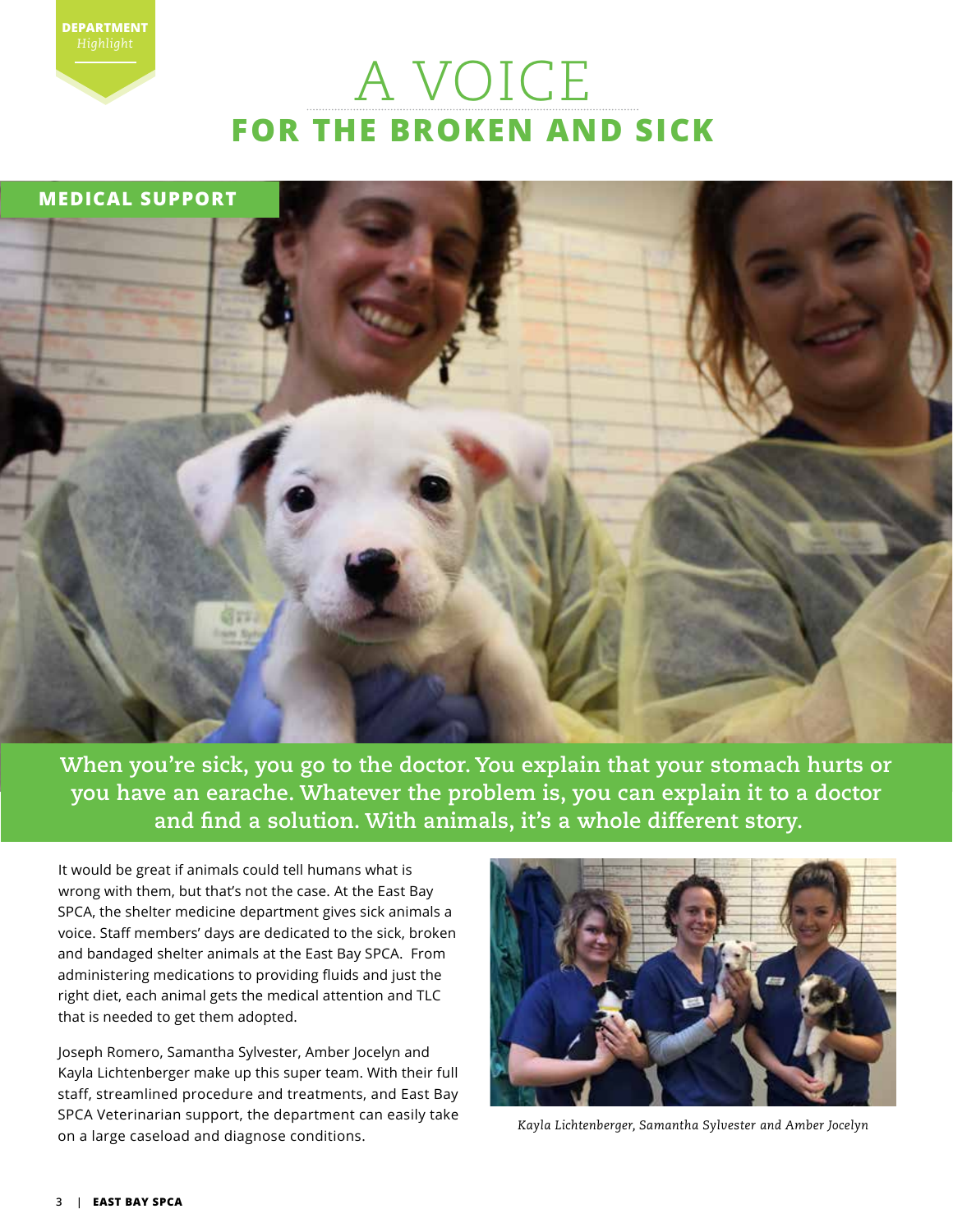## **ALL IN A DAY'S WORK**

"The knowledge and training from our veterinarians is immeasurable," says Samantha Sylvester. "We are able to be self-sufficient and save more animals' lives by diagnosing earlier."

Medical Support staff often invite the extremely tiny and ill to stay in their office for a little extra TLC. Missy, a Chihuahua mix, was a recent "special guest". When she arrived at the East Bay SPCA, she seemed paralyzed — unable walk or open



*Missy*

her mouth. Missy baffled medical support as she didn't show signs of her ailments. Using their knowledge from other cases and veterinary staff, they administered pain medication and antibiotics. Staff arrived the following morning and amazingly, Missy was walking! A few weeks later, Missy was spayed and adopted on the

day she was available for adoption. "Watching animals come back from the brink is miraculous," says Kayla Lichtenberger. "To know that I am part of their treatment and recovery is amazing!"



Administer medications to 60-90 animals twice daily

2.5 hours of medical rounds



Provide fluids, blood tests and x-rays

Treat upper respiratory infections, diarrhea, parvovirus or ringworm



"The shelter can be a scary and lonely place, so I make sure I give the animals extra TLC while they are in my care. I feel like I'm a stepping stone to the animals' forever home." **AMBER JOCELYN** 

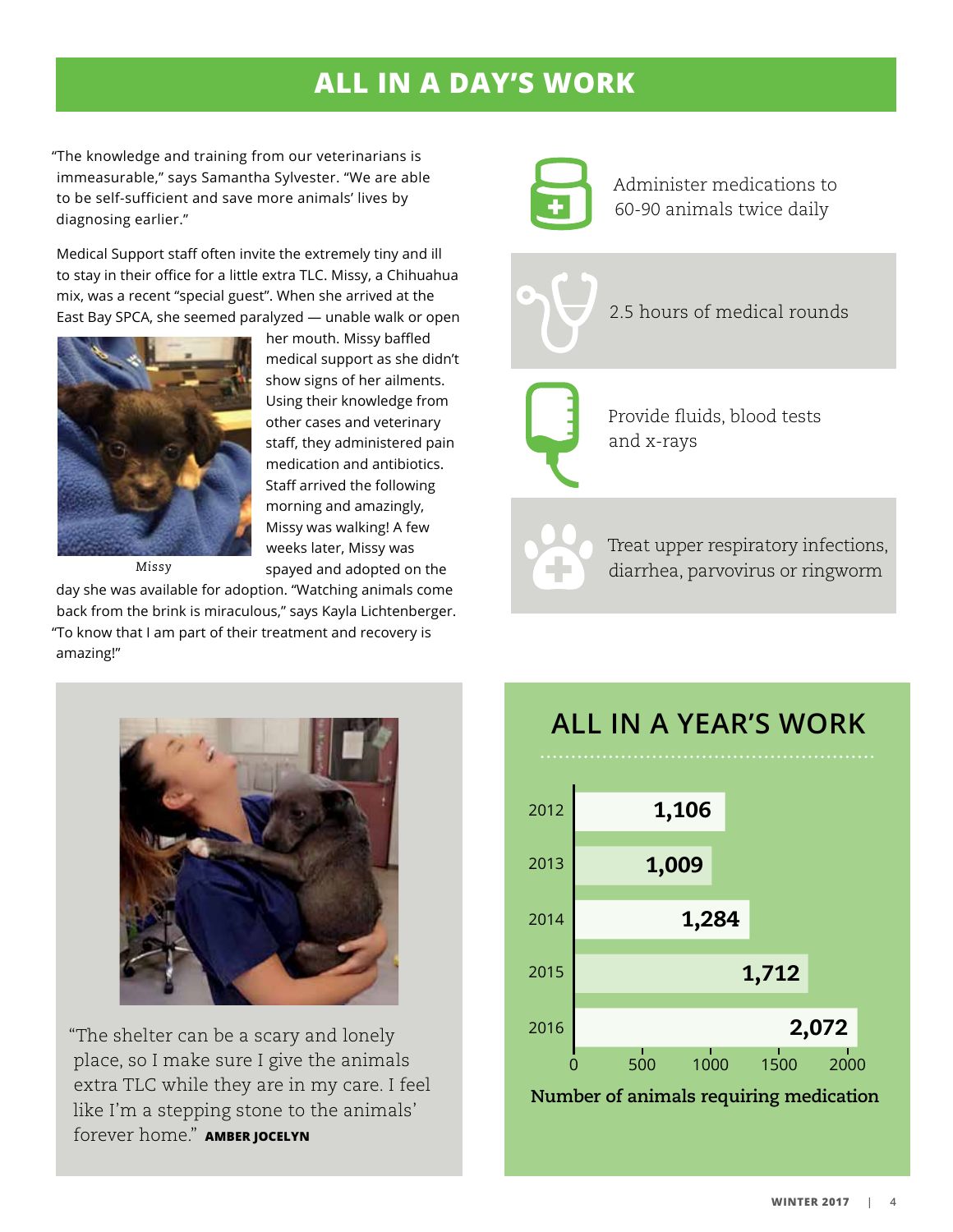# **TIPS FROM THE EAST BAY SPCA MEDICAL SUPPORT STAFF**

**2**



**Vaccinate animal throughout entire life, especially kittens and puppies**

## **Senior animals require regular checkups**

#### **Your pet may need to get a dental cleaning if you see any of these signs…**

- Red gums and/or red line on gums
- Tartar or broken teeth



#### **3**

### **Protect your puppy from Parvo**

Canine parvovirus, often called "parvo", is an extremely deadly disease spread via stool from one dog to another. Unfortunately, Parvo is very common in Oakland, spreads easily with rain and can stay in the soil up to eight years. The East Bay SPCA takes parvovirus extremely serious. There are special isolation rooms for infected puppies, along with dedicated tools and washing solutions to eliminate the virus from the shelter. There is no cure, but parvo is completely preventable with the simple act of vaccinating your puppy.



#### **If you see any of the following signs in your puppy, please visit your veterinarian immediately:**

- Change in appetite
- Lethargy or lack of energy
- Frequent, severe or bloody diarrhea
- Vomiting
- Abdominal discomfort or distention ("pot belly")

#### **Carry puppy when outside until s/he has had all shots, usually around four months of age. Other options include:**

- Use pee pads inside to potty train your puppy
- If you've lived in your house for eight years or more and never had an unvaccinated dog in your yard, it's OK to let puppy on the ground in your backyard
- Let puppy eliminate on a concrete patch and spray down afterwards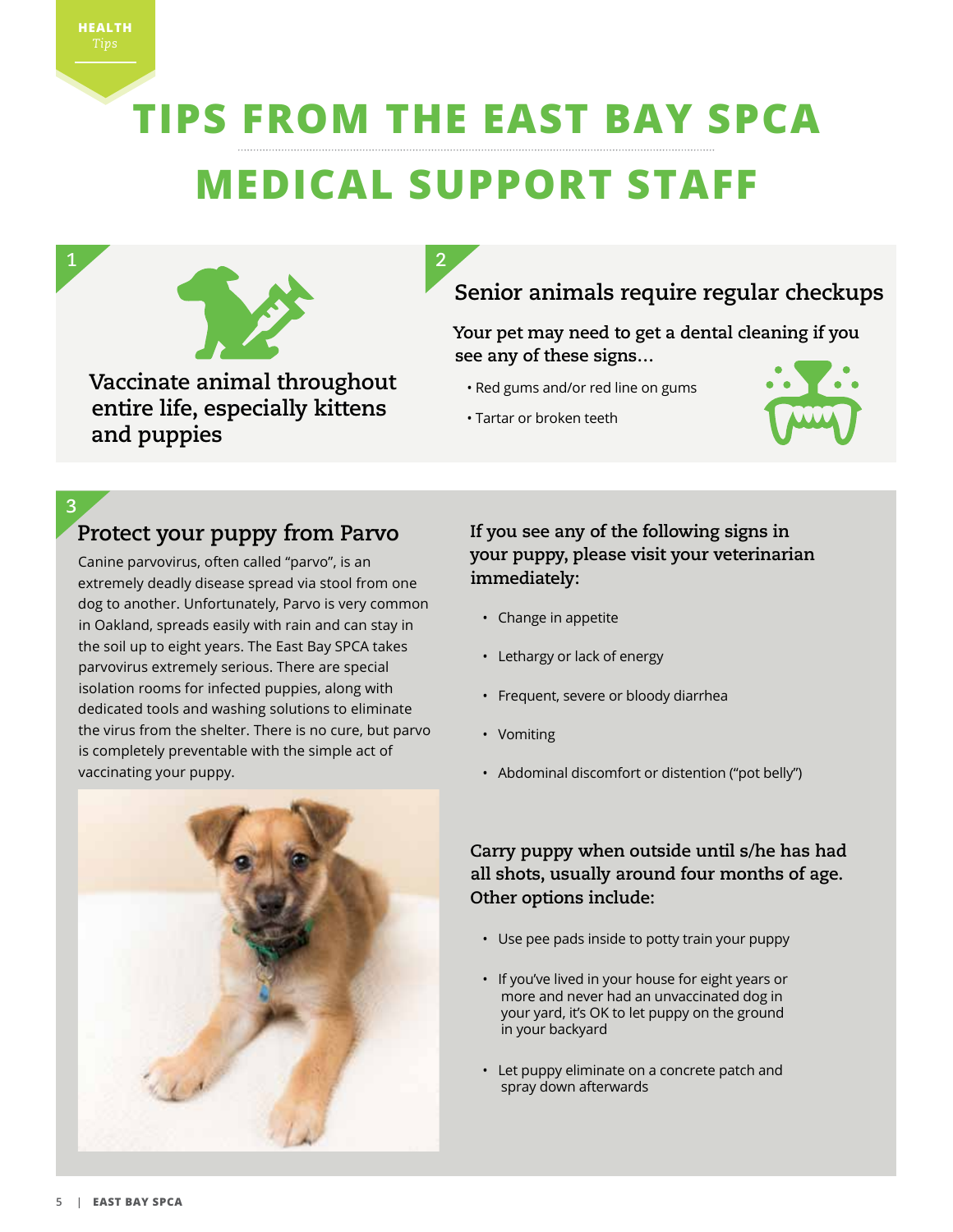## **HAPPY TAILS**







## **Blackberry, the senior polydactyl cat**

Blackberry was found stray on April 15, 2015, but nobody was waiting for her return. She was elderly—nearly 13 years old, emaciated and crying out for tender loving care. During her three months at our shelter, we helped her gain back the weight she needed, we cured her painful skin issues and provided long-overdue dental care. We made sure she got lots of food and attention while she was in the shelter and she bounced back, gaining weight, growing a glossy coat and demonstrating a fun personality.

After three months, she was adopted by a terrific Oakland family and now lives with another cat, coming back to our clinic for periodic checkups.

*Most cats have 18 toes — five on their front paws and four on their back ones — but some cats have a few extras, and they're known as polydactyl cats.*

Thanks for helping us adopt out 3,417 **in 2016!**